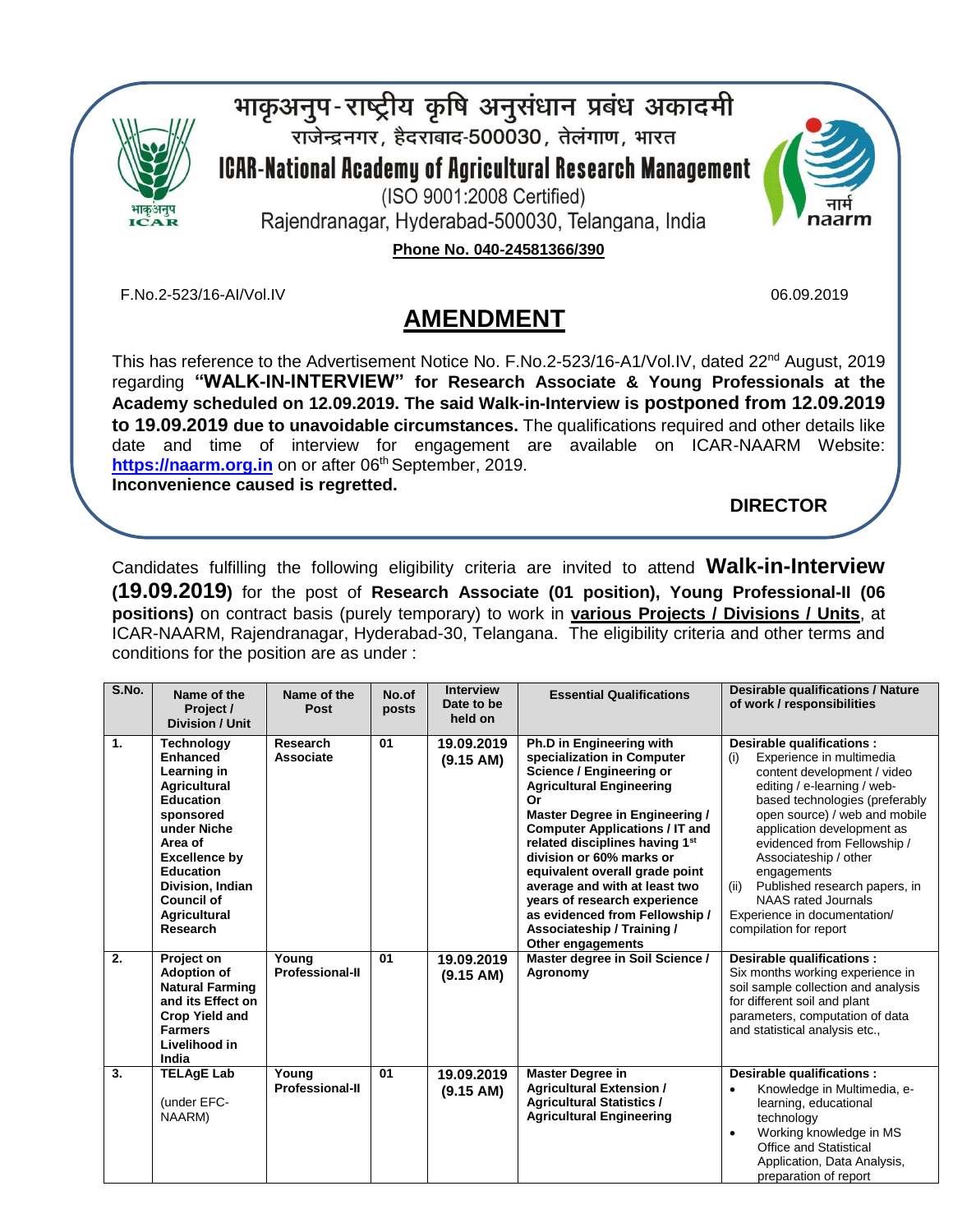| S.No. | Name of the<br>Project /<br><b>Division / Unit</b>                                                                              | Name of the<br>Post             | No.of<br>posts | <b>Interview</b><br>Date to be<br>held on | <b>Essential Qualifications</b>                                                                                                                                                                                            | <b>Desirable qualifications / Nature</b><br>of work / responsibilities                                                                                                                                                                                               |  |
|-------|---------------------------------------------------------------------------------------------------------------------------------|---------------------------------|----------------|-------------------------------------------|----------------------------------------------------------------------------------------------------------------------------------------------------------------------------------------------------------------------------|----------------------------------------------------------------------------------------------------------------------------------------------------------------------------------------------------------------------------------------------------------------------|--|
| 4.    | <b>XSM Division</b><br>(under EFC-<br>NAARM)                                                                                    | Young<br><b>Professional-II</b> | 02             | 19.09.2019<br>(9.15 AM)                   | Master degree in<br><b>Agricultural Sciences</b>                                                                                                                                                                           | Desirable qualifications :<br>Specialization in Agricultural<br>1.<br>Extension<br>2.<br>Proficiency in ICTs, drafting<br>and documentation skills<br>3.<br>Proficiency in Telugu language<br>and willingness to work with<br>farmers in village                     |  |
| 5.    | <b>ABM Division</b><br>(under EFC-<br>NAARM)                                                                                    | Young<br><b>Professional-II</b> | 01             | 19.09.2019<br>(9.15 AM)                   | Graduate Degree in any one of<br>the following subjects;<br>Agriculture / Horticulture /<br><b>Agricultural Engineering</b><br>And<br>Post Graduate degree in any<br>subject related to Agriculture<br>and allied subjects | Desirable qualifications :<br>Working experience in survey<br>1 <sub>1</sub><br>based research project<br>Proficiency in computer skills<br>2.<br>and expertise in Statistical<br>software packages and Report<br>writing                                            |  |
| 6.    | Economic<br>Analysis of Food<br>prices and<br>Policies for the<br>development of<br>Indian Agriculture<br>(under EFC-<br>NAARM) | Young<br><b>Professional-II</b> | 01             | 19.09.2019<br>(9.15 AM)                   | <b>Master Degree in Agricultural</b><br><b>Economics / Agricultural</b><br><b>Statistics / Computer</b><br><b>Applications</b>                                                                                             | Desirable qualifications :<br>Knowledge in statistical tools,<br>$\bullet$<br>data collection & processing,<br><b>Computer Technology</b><br>Working knowledge in MS-<br>$\bullet$<br>Office and Statistical<br>Application, Data Analysis,<br>Preparation of report |  |

## **Terms & Conditions**

## **S.No.1 : (Research Associate)**

| Name of the Project  | Technology Enhanced Learning in Agricultural Education sponsored under Niche Area of<br>Excellence by Education Division, Indian Council of Agricultural Research |
|----------------------|-------------------------------------------------------------------------------------------------------------------------------------------------------------------|
| Name of the Position | <b>Research Associate</b>                                                                                                                                         |
| Number of Posts      | 01 (one)                                                                                                                                                          |
| <b>Emoluments</b>    | Rs. 38,000/- or Rs.40,000/- per month + HRA as applicable                                                                                                         |
|                      | (depending upon the qualifications & experience)                                                                                                                  |
| <b>Duration</b>      | For a period upto 31 <sup>st</sup> March, 2020 or till termination of the project, whichever is earlier                                                           |
| Upper Age Limit      | Men 40 years & Women 45 years as on date of walk-in-interview                                                                                                     |
|                      | (The upper age limit will be relaxable to SC / ST/OBC / Divyang / PH / Ex-Servicemen as per                                                                       |
|                      | Govt.of India rules).                                                                                                                                             |
| Mode of Engagement   | Purely on Contract (Temporary) basis                                                                                                                              |

## **S.No.2 (Young Professional-II)**

| Name of the Project  | Project on Adoption of Natural Farming and its Effect on Crop Yield and Farmers Livelihood in |
|----------------------|-----------------------------------------------------------------------------------------------|
|                      | India                                                                                         |
| Name of the Position | <b>Young Professional - II</b>                                                                |
| Number of Posts      | 01 (one)                                                                                      |
| Emoluments           | Rs. 25,000/- (Fixed) per month                                                                |
| Duration             | For a period of five months from date of joining                                              |
| Upper Age Limit      | Minimum age under Young professional will be 21 years and maximum 45 years as on date of      |
|                      | walk-in-Interview                                                                             |
|                      | (The upper age limit will be relaxable to SC / ST/OBC / Divyang / PH / Ex-Servicemen as per   |
|                      | Govt.of India rules).                                                                         |
| Mode of Engagement   | Purely on Contract (Temporary) basis                                                          |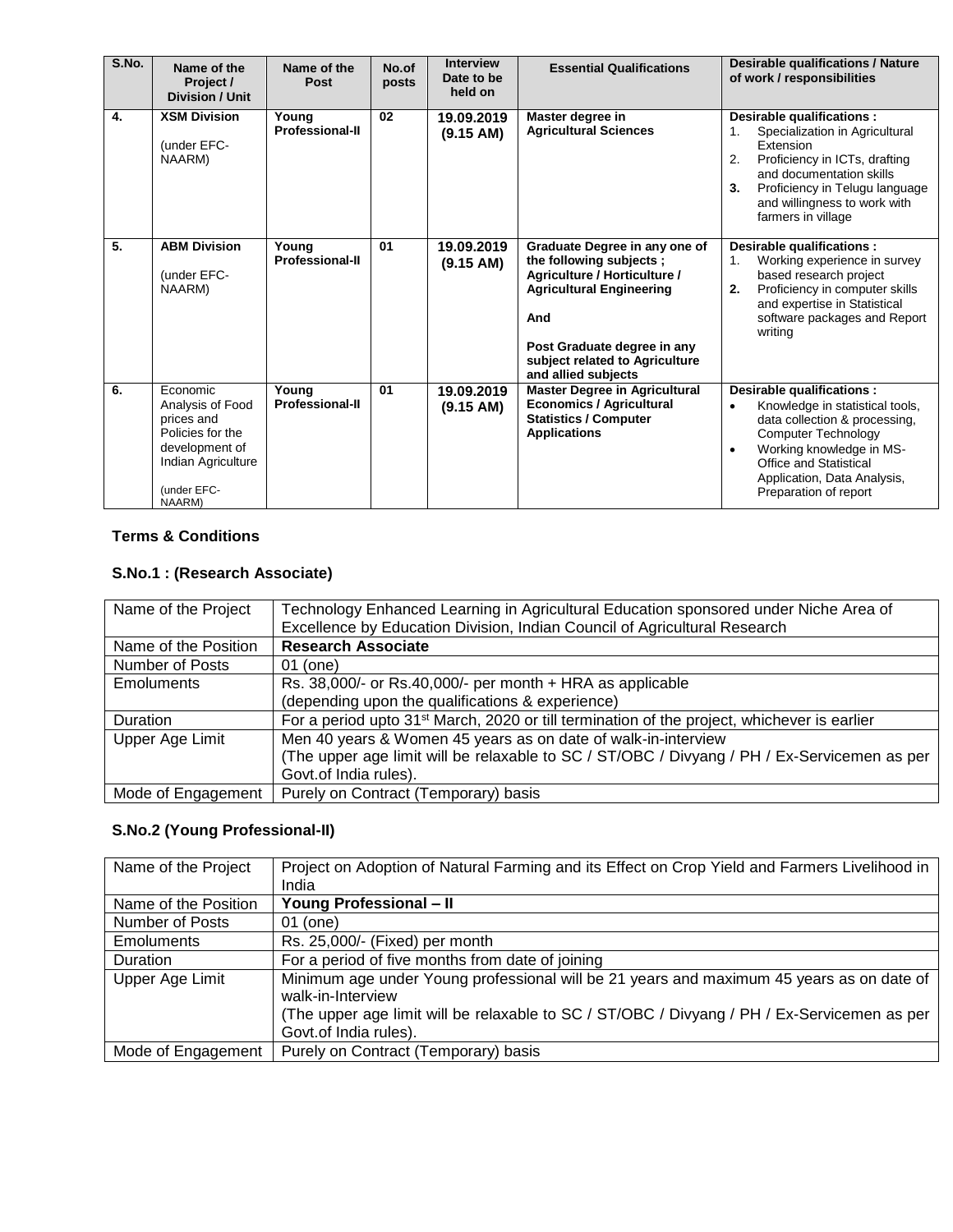#### **S.No.3 to 6 (Young Professional-II)**

| Name of the Position | <b>Young Professional - II</b>                                                                                                                                                                                                        |
|----------------------|---------------------------------------------------------------------------------------------------------------------------------------------------------------------------------------------------------------------------------------|
| Number of Posts      | 05 (Five)                                                                                                                                                                                                                             |
| <b>Emoluments</b>    | Rs. 25,000/- (Fixed) per month                                                                                                                                                                                                        |
| Duration             | For a period of one year purely on contractual basis, extendable by one more year on need<br>basis                                                                                                                                    |
| Upper Age Limit      | Minimum age under Young professional will be 21 years and maximum 45 years as on date of<br>walk-in-Interview<br>(The upper age limit will be relaxable to SC / ST/OBC / Divyang / PH / Ex-Servicemen as per<br>Govt.of India rules). |
| Mode of Engagement   | Purely on Contract (Temporary) basis                                                                                                                                                                                                  |

### **Other Terms & Conditions :**

- (1) The Desirous and eligible applicants may appear for a **Walk-in-interview** on the above date, time and venue specified above along with filled Application form and CV**.**
- (2) The candidates should present themselves for **certificate verification** at the same venue **one hour prior** to the scheduled interview timings.

(3) The candidates should bring a latest **Passport-size Photograph** and all **original / final certificates** starting from Matriculation till **highest degree** or **Provisional certificate**, as the case may be, together with **one set of self-attested photocopies** for this interview.

- (4) **No separate call letter for the interview shall be issued**.
- (5) The position(s) are **purely temporary, on contractual basis**.
- (6) ICAR-NAARM, Hyderabad, will **not** be held responsible to give regular appointment after expiry of the stipulated period of engagement.
- (7) No **TA/DA** will be admissible for attending the interview.
- (8) Non-production of any of original certificates for verification at the time of Interview is liable to rejection of candidature.<br>(9) If the turnover for walk-in-interview is more, the Academy may consider to have a writ
- If the turnover for walk-in-interview is more, the Academy may consider to have a written screening test if required.